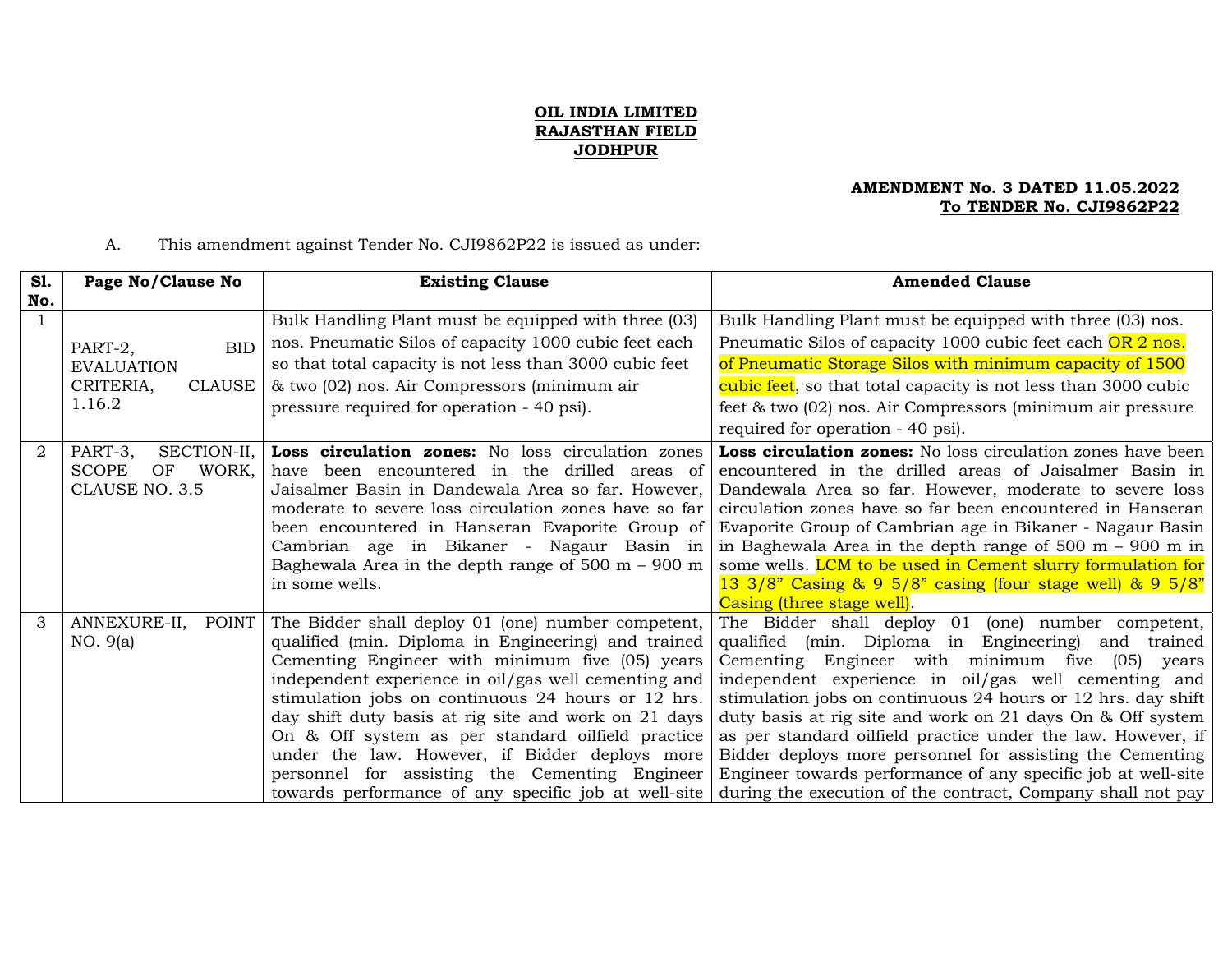|                |                           | during the execution of the contract, Company shall                                                     | for such additional man-power.                                         |
|----------------|---------------------------|---------------------------------------------------------------------------------------------------------|------------------------------------------------------------------------|
|                |                           | not pay for such additional man-power.                                                                  | Cementing engineer shall be responsible for the following              |
|                |                           | Cementer shall be responsible for the following                                                         | specialist operations:                                                 |
|                |                           | specialist operations:                                                                                  | 1. Supervising the running of entire Cementing & BHP Unit              |
|                |                           | 1. Supervising the running of entire Cementing & BHP                                                    | and all associated functions including pressure testing of             |
|                |                           | Unit and all associated functions including pressure                                                    | lines, pumping of cement /fluid as instructed, testing of              |
|                |                           | testing of lines, pumping of cement /fluid as                                                           | casing & well-head components and any other services as                |
|                |                           | instructed, testing of casing & well-head components                                                    | deemed appropriate.                                                    |
|                |                           | and any other services as deemed appropriate.                                                           | 2. Ensuring that all operations & activities are conducted in          |
|                |                           | 2. Ensuring that all operations & activities are                                                        | compliance with the well program.                                      |
|                |                           | conducted in compliance with the well program.                                                          | 3. Supervising all the personnel of other service providers            |
|                |                           | 3. Supervising all the personnel of other service                                                       | involved in the operation during cementing and other                   |
|                |                           | providers involved in the operation during cementing                                                    | associated operations.                                                 |
|                |                           | and other associated operations.                                                                        | 4. Performing cement calculations for each cement job.                 |
|                |                           | 4. Performing cement calculations for each cement                                                       | 5. Ensuring safety in all respects during cementing & other            |
|                |                           | job.                                                                                                    | associated operations.                                                 |
|                |                           | 5. Ensuring safety in all respects during cementing &                                                   | 6. Maintaining an inventory of all cement, cement additives,           |
|                |                           | other associated operations.                                                                            | equipment/tools and ensuring that sufficient stock is kept at          |
|                |                           | 6. Maintaining an inventory of all cement, cement                                                       | site for next operation.                                               |
|                |                           | additives, equipment/tools and ensuring<br>that<br>sufficient stock is kept at site for next operation. | 7. Providing inputs for the post-well analysis including               |
|                |                           | 7. Providing inputs for the post-well analysis including                                                | recommendations for improving cementing operations in<br>future wells. |
|                |                           | recommendations for improving cementing operations                                                      | 8. The Cementing Engineer shall co-ordinate with Company               |
|                |                           | in future wells.                                                                                        | Representative posted at well-site in matters of                       |
|                |                           | 8. The Cementing Engineer shall co-ordinate with                                                        | collection/transfer of cement, well-site water and other               |
|                |                           | Company Representative posted at well-site in matters                                                   | samples to their Laboratory at base or Laboratory at well-site         |
|                |                           | of collection/transfer of cement, well-site water and                                                   | for design of cement slurry before the cementing operation.            |
|                |                           | other samples to their Laboratory at base or                                                            |                                                                        |
|                |                           | Laboratory at well-site for design of cement slurry                                                     |                                                                        |
|                |                           | before the cementing operation.                                                                         |                                                                        |
| $\overline{4}$ | $PART - 3$ , SECTION - II | Cement slurry for 20" Casing (four stage well) &                                                        | Cement slurry for 20" Casing (four stage well) & 13.3/8"               |
|                | <b>SCOPE</b><br>OF        | 13.3/8" Casing (three stage well) (Normal well):                                                        | Casing (three stage well) (Normal well): Neat cement slurry            |
|                | OF<br>WORK/TERMS          | Neat cement slurry of specific gravity 1.56 - 1.90 (13.0)                                               | of specific gravity 1.56 - 1.90 (13.0 ppg to 15.24 ppg). No            |
|                | REFERENCE/TECHNI          | ppg to 15.24 ppg). No additives except defoamer is                                                      | additives except defoamer is required for these sections.              |
|                | CAL SPECIFICATION,        | required for these sections.                                                                            | BHCT for lab testing Cement slurry for 20" Casing (four stage          |
|                | ANNEXURE-IV,              |                                                                                                         | well) & 13.3/8" Casing (three stage well) (Normal well) is 40          |
|                | CLAUSE NO. 2.1            |                                                                                                         |                                                                        |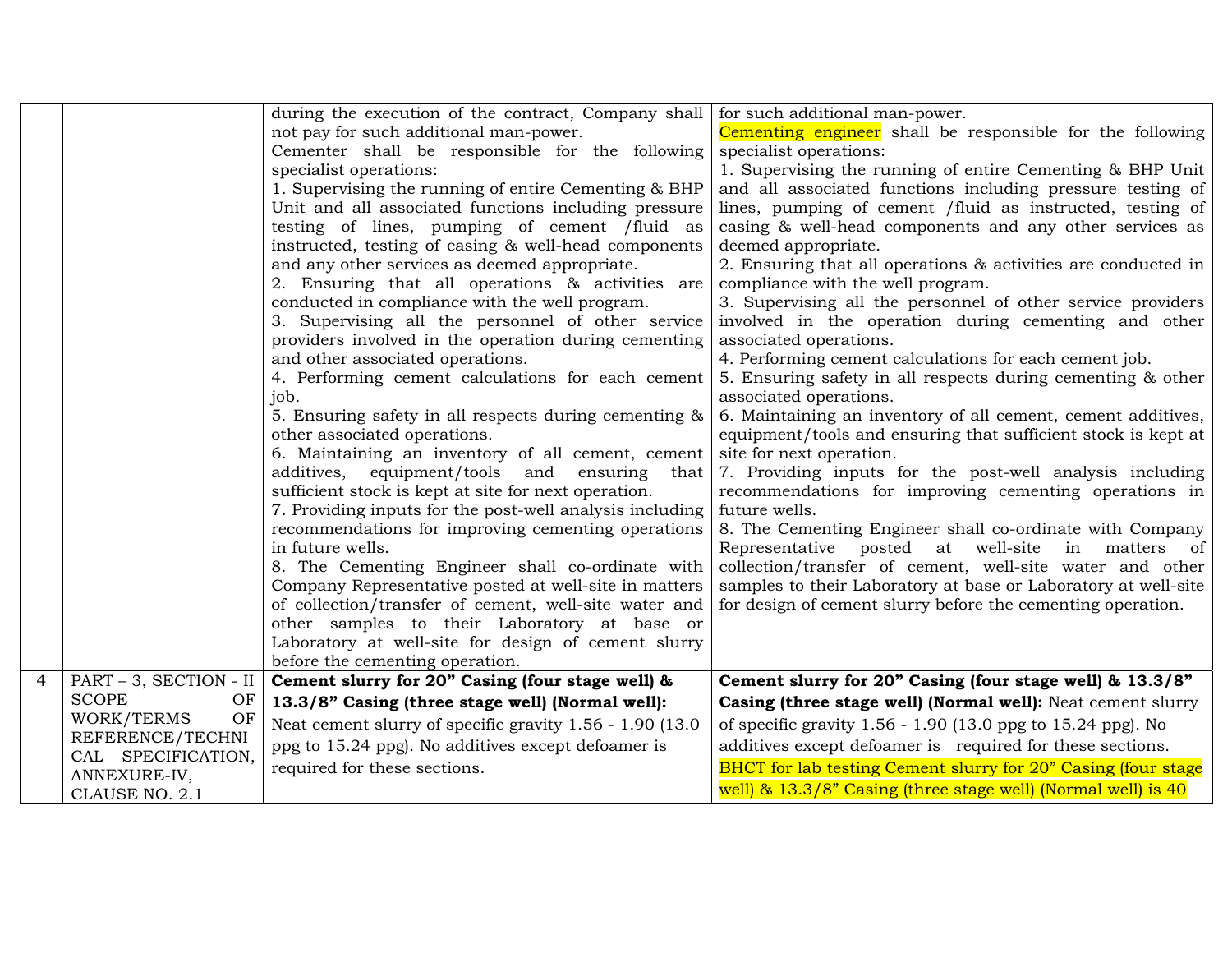|                |                                        |                                    |                          | deg C.                                                     |                          |
|----------------|----------------------------------------|------------------------------------|--------------------------|------------------------------------------------------------|--------------------------|
| 5              | PART - 3, SECTION - II                 | 24hrs.Compressive Strength at BHCT |                          | 24hrs.Compressive Strength at BHCT                         |                          |
|                | <b>SCOPE</b><br>OF                     | 50-85 deg C & 5500 psi.            |                          | 50-85 0 C & 5500 psi. (BHCT to be used for Thickening Time |                          |
|                | OF<br>WORK/TERMS                       |                                    |                          | test for each of section of each category is Maximum temp  |                          |
|                | REFERENCE/TECHNI                       |                                    |                          | mentioned and pressure given.)                             |                          |
|                | CAL SPECIFICATION,                     |                                    |                          |                                                            |                          |
|                | ANNEXURE-IV,                           |                                    |                          |                                                            |                          |
|                | 2.2<br><b>CLAUSE</b><br>NO.            |                                    |                          |                                                            |                          |
|                | TABLE POINT 3.5                        |                                    |                          |                                                            |                          |
| 6              | PART - 3, SECTION - II                 | 24hrs.Compressive Strength at BHCT |                          | 24hrs.Compressive Strength at BHCT                         |                          |
|                | <b>SCOPE</b><br>OF                     | 50-85 deg C & 5500 psi.            |                          | 50-85 0 C & 5500 psi. (BHCT to be used for Thickening Time |                          |
|                | OF<br>WORK/TERMS                       |                                    |                          | test for each of section of each category is Maximum temp  |                          |
|                | REFERENCE/TECHNI<br>CAL SPECIFICATION, |                                    |                          | mentioned and pressure given.)                             |                          |
|                | ANNEXURE-IV,                           |                                    |                          |                                                            |                          |
|                | 2.3<br><b>CLAUSE</b><br>NO.            |                                    |                          |                                                            |                          |
|                | TABLE POINT 3.5                        |                                    |                          |                                                            |                          |
| $\overline{7}$ | PART - 3, SECTION - II                 | 24hrs.Compressive Strength at BHCT |                          | 24hrs.Compressive Strength at BHCT                         |                          |
|                | <b>SCOPE</b><br>OF                     | 90-110 deg C & 5500 psi.           |                          | 90-110 deg C & 5500 psi. (BHCT to be used for Thickening   |                          |
|                | OF<br>WORK/TERMS                       |                                    |                          | Time test for each of section of each category is Maximum  |                          |
|                | REFERENCE/TECHNI                       |                                    |                          | temp mentioned and pressure given.)                        |                          |
|                | CAL SPECIFICATION,                     |                                    |                          |                                                            |                          |
|                | ANNEXURE-IV,                           |                                    |                          |                                                            |                          |
|                | <b>CLAUSE</b><br>2.4<br>NO.            |                                    |                          |                                                            |                          |
|                | TABLE POINT 3.5                        |                                    |                          |                                                            |                          |
| 8              | PART - 3, SECTION - II                 | <b>BHCT</b> and <b>BOTTOM</b>      | 45-55 deg C and 5000 psi | <b>BHCT</b> and BOTTOM HOLE                                | 45-55 deg C and 5000 psi |
|                | <b>SCOPE</b><br>OF                     | <b>HOLE PRESSURE</b>               |                          | <b>PRESSURE</b>                                            | (BHST to be used for     |
|                | WORK/TERMS<br>OF                       |                                    |                          |                                                            | compressive strength for |
|                | REFERENCE/TECHNI<br>CAL SPECIFICATION, |                                    |                          |                                                            | each of section of each  |
|                | ANNEXURE-IV,                           |                                    |                          |                                                            | category is Maximum temp |
|                | <b>CLAUSE</b><br>2.2<br>NO.            |                                    |                          |                                                            | mentioned and 3000 psi.) |
|                | TABLE POINT 4.1                        |                                    |                          |                                                            |                          |
| 9              | PART - 3, SECTION - II                 | <b>BHCT</b> and <b>BOTTOM</b>      | 50-60 deg C and 5500 psi | BHCT and BOTTOM HOLE                                       | 50-60 deg C and 5500 psi |
|                | <b>SCOPE</b><br>OF                     | <b>HOLE PRESSURE</b>               |                          | <b>PRESSURE</b>                                            | (BHST to be used for     |
|                | OF<br>WORK/TERMS                       |                                    |                          |                                                            | compressive strength for |
|                | REFERENCE/TECHNI                       |                                    |                          |                                                            |                          |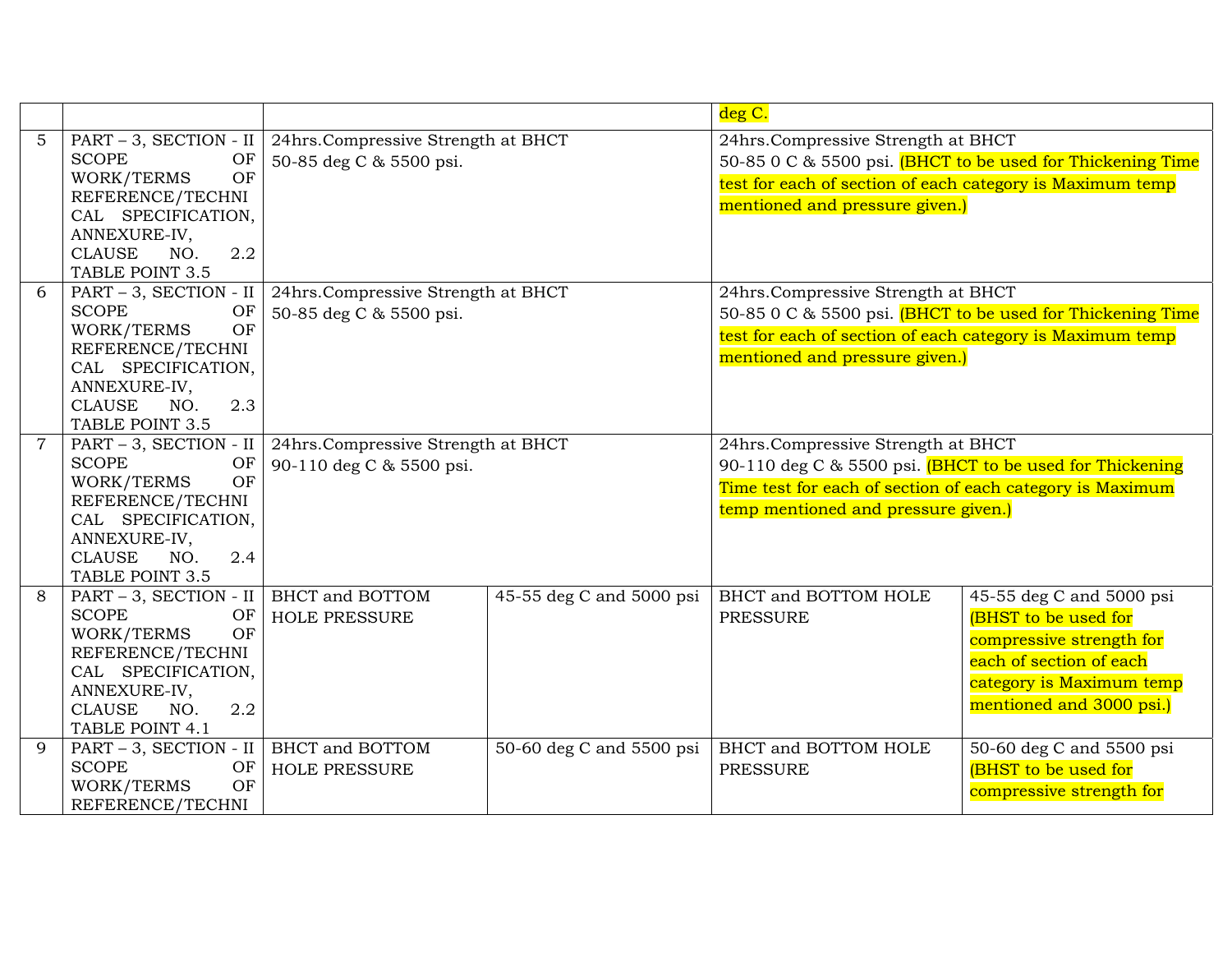|    | CAL SPECIFICATION,           |                                                     |                          |                             | each of section of each                                                                                  |
|----|------------------------------|-----------------------------------------------------|--------------------------|-----------------------------|----------------------------------------------------------------------------------------------------------|
|    | ANNEXURE-IV,                 |                                                     |                          |                             | category is Maximum temp                                                                                 |
|    | <b>CLAUSE</b><br>2.3<br>NO.  |                                                     |                          |                             | mentioned and 3000 psi.)                                                                                 |
|    | TABLE POINT 4.1              |                                                     |                          |                             |                                                                                                          |
| 10 | PART - 3, SECTION - II       | <b>BHCT</b> and <b>BOTTOM</b>                       | 50-60 deg C and 5500 psi | BHCT and BOTTOM HOLE        | 50-60 deg C and 5500 psi                                                                                 |
|    | <b>SCOPE</b><br>OF           | <b>HOLE PRESSURE</b>                                |                          | <b>PRESSURE</b>             | (BHST to be used for                                                                                     |
|    | OF<br>WORK/TERMS             |                                                     |                          |                             | compressive strength for                                                                                 |
|    | REFERENCE/TECHNI             |                                                     |                          |                             | each of section of each                                                                                  |
|    | CAL SPECIFICATION,           |                                                     |                          |                             |                                                                                                          |
|    | ANNEXURE-IV,                 |                                                     |                          |                             | category is Maximum temp                                                                                 |
|    | 2.4<br><b>CLAUSE</b><br>NO.  |                                                     |                          |                             | mentioned and 3000 psi.)                                                                                 |
|    | TABLE POINT 4.1              |                                                     |                          |                             |                                                                                                          |
| 11 | PART - 3, SECTION - II       | New Clause                                          |                          |                             | Ultrasonic Compressive Strength test can be done at 3000                                                 |
|    | <b>SCOPE</b><br>OF           |                                                     |                          | psi and max temp provided.  |                                                                                                          |
|    | WORK/TERMS<br>OF             |                                                     |                          |                             |                                                                                                          |
|    | REFERENCE/TECHNI             |                                                     |                          |                             |                                                                                                          |
|    | CAL SPECIFICATION,           |                                                     |                          |                             |                                                                                                          |
|    | ANNEXURE-IV,                 |                                                     |                          |                             |                                                                                                          |
|    | CLAUSE NO. 2.5               |                                                     |                          |                             |                                                                                                          |
| 12 | PART $-3$ , SECTION $-$      | New Clause                                          |                          |                             | Note: LCM to be used in Cement slurry formulation for 13                                                 |
|    | IV, SCHEDULE<br>OF           |                                                     |                          |                             | $3/8$ " Casing & 9 $5/8$ " casing (four stage well) & 9 $5/8$ "                                          |
|    | <b>SERVICES</b>              |                                                     |                          | Casing (three stage well).  |                                                                                                          |
|    | OF<br><b>SCHEDULE</b>        |                                                     |                          |                             |                                                                                                          |
|    | RATES, CLAUSE 9.2            |                                                     |                          |                             |                                                                                                          |
| 13 | PART - 3, SECTION - II       | For Deviated Thermal Completion Wells               |                          |                             | For Deviated Thermal Completion Wells (Maximum 90 deg.                                                   |
|    | <b>SCOPE</b><br>OF           |                                                     |                          | for Horizontal well)        |                                                                                                          |
|    | OF<br>WORK/TERMS             |                                                     |                          |                             |                                                                                                          |
|    | REFERENCE/TECHNI             |                                                     |                          |                             |                                                                                                          |
|    | CAL SPECIFICATION,           |                                                     |                          |                             |                                                                                                          |
|    | <b>CLAUSE</b><br>NO.<br>3.7, |                                                     |                          |                             |                                                                                                          |
|    | TABLE-3                      |                                                     |                          |                             |                                                                                                          |
| 14 | <b>FORWARDING</b>            | h. Bid Security INR 58,25,200.00                    |                          | These points stand deleted. |                                                                                                          |
|    | LETTER, CLAUSE NO.           | i. Bid Security validity 210 days from original Bid |                          |                             |                                                                                                          |
|    | 2.0, TABLE POINT NO.         | closing date                                        |                          |                             |                                                                                                          |
|    | (h), (i)                     |                                                     |                          |                             |                                                                                                          |
| 15 | <b>FORWARDING</b>            |                                                     |                          |                             | The bid along with all supporting documents must be The bid along with all supporting documents must be  |
|    | LETTER, CLAUSE NO.           |                                                     |                          |                             | submitted through OIL's Eprocurement site only submitted through OIL's Eprocurement site only except the |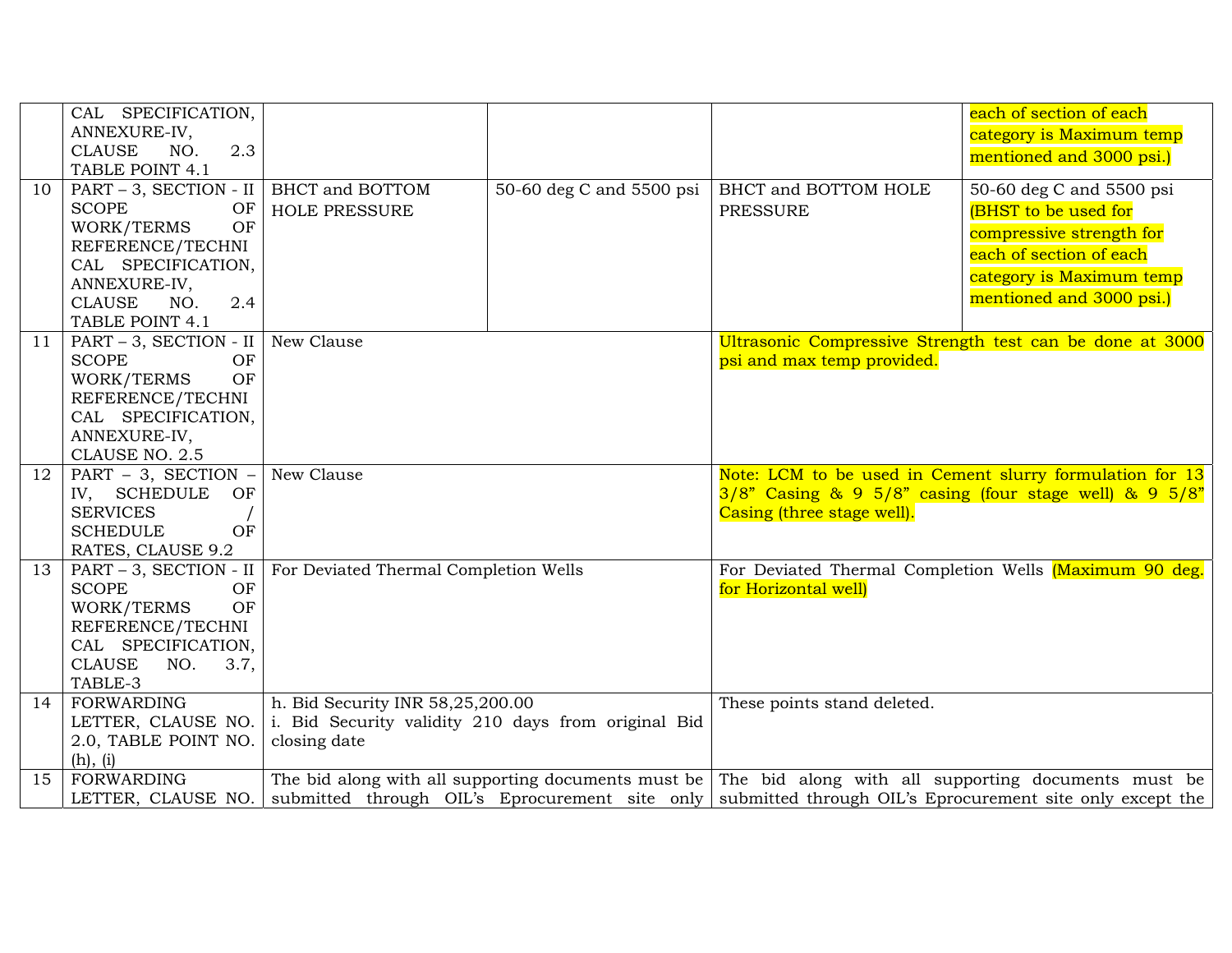|                 | 7.1(i)                           | except the following documents which shall be                  | following documents which shall be submitted manually by          |
|-----------------|----------------------------------|----------------------------------------------------------------|-------------------------------------------------------------------|
|                 |                                  | submitted manually by the Bidder in two copies in a            | the Bidder in two copies in a sealed envelope super-scribed       |
|                 |                                  | sealed envelope super-scribed with OIL's IFB No., Bid          | with OIL's IFB No., Bid Closing date and marked as "BID           |
|                 |                                  | Closing date and marked as "BID AGAINST TENDER                 | AGAINST TENDER NO. CJI9862P22" and addressed to GM                |
|                 |                                  | NO. CJI9862P22" and addressed to GM (C&P), OIL                 | (C&P), OIL INDIA LTD., Rajasthan Field, 2A, Saraswati             |
|                 |                                  | INDIA LTD., Rajasthan Field, 2A, Saraswati Nagar,              | Nagar, Jodhpur-342005, Rajasthan (India):                         |
|                 |                                  |                                                                | a) Printed catalogue and Literature, if called for in the tender. |
|                 |                                  | Jodhpur-342005, Rajasthan (India):<br>a) Original Bid Security | b) Power of Attorney for signing the bid.                         |
|                 |                                  | b) Printed catalogue and Literature, if called for in the      | c) Any other document required to be submitted in original        |
|                 |                                  |                                                                |                                                                   |
|                 |                                  | tender.                                                        | as per tender requirement.                                        |
|                 |                                  | c) Power of Attorney for signing the bid.                      | The above documents must be received at OIL's GM-(C&P)'s          |
|                 |                                  | d) Any other document required to be submitted in              | office at Jodhpur on or before 11.00 Hrs (IST) on the Bid         |
|                 |                                  | original as per tender requirement.                            | Closing date failing which the bid shall be rejected.             |
|                 |                                  | The above documents including original bid security            |                                                                   |
|                 |                                  | must be received at OIL's GM-(C&P)'s office at                 |                                                                   |
|                 |                                  | Jodhpur on or before 11.00 Hrs (IST) on the Bid                |                                                                   |
|                 |                                  | Closing date failing which the bid shall be rejected. A        |                                                                   |
|                 |                                  | scanned copy of the Bid Security shall also be                 |                                                                   |
|                 |                                  | uploaded by the Bidder along with their Technical Bid          |                                                                   |
|                 |                                  | in OIL's E-procurement site.                                   |                                                                   |
| 15              | <b>FORWARDING</b>                | If it is found that a Bidder has furnished fraudulent          | If it is found that a Bidder has furnished fraudulent             |
|                 | LETTER, CLAUSE NO.               | document/information, the Bid Security/Performance             | document/information, the Performance Security shall be           |
|                 | 13.0                             | Security shall be forfeited and the party will be              | forfeited and the party will be debarred for a period of 3        |
|                 |                                  | debarred for a period of 3 (three) years from date of          | (three) years from date of detection of such fraudulent act,      |
|                 |                                  | detection of such fraudulent act, besides the legal            | besides the legal action. In case of major and serious fraud,     |
|                 |                                  | action. In case of major and serious fraud, period of          | period of debarment may be enhanced. In this regard,              |
|                 |                                  | debarment may be enhanced. In this regard, bidders             | bidders to categorically fill up undertaking as per format        |
|                 |                                  | to categorically fill up undertaking as per format             | provided vide Annexure-X and submit the same along with           |
|                 |                                  | provided vide Annexure-X and submit the same along             | their bid.                                                        |
|                 |                                  | with their bid.                                                |                                                                   |
| 16 <sup>1</sup> | PART-1,                          | Bid Security Form, (Proforma-E)                                | <b>Bid Security Declaration Form, (Proforma-S)</b>                |
|                 | <b>INSTRUCTIONS</b><br><b>TO</b> |                                                                |                                                                   |
|                 | BIDDERS CLAUSE NO.               |                                                                |                                                                   |
|                 | $2.0$ (1)                        |                                                                |                                                                   |
| 17 <sup>1</sup> | PART-1,                          | Copy of Bid Security.                                          | Copy of Bid Security Declaration (Proforma-S).                    |
|                 | <b>INSTRUCTIONS</b><br><b>TO</b> |                                                                |                                                                   |
|                 | BIDDERS CLAUSE NO.               |                                                                |                                                                   |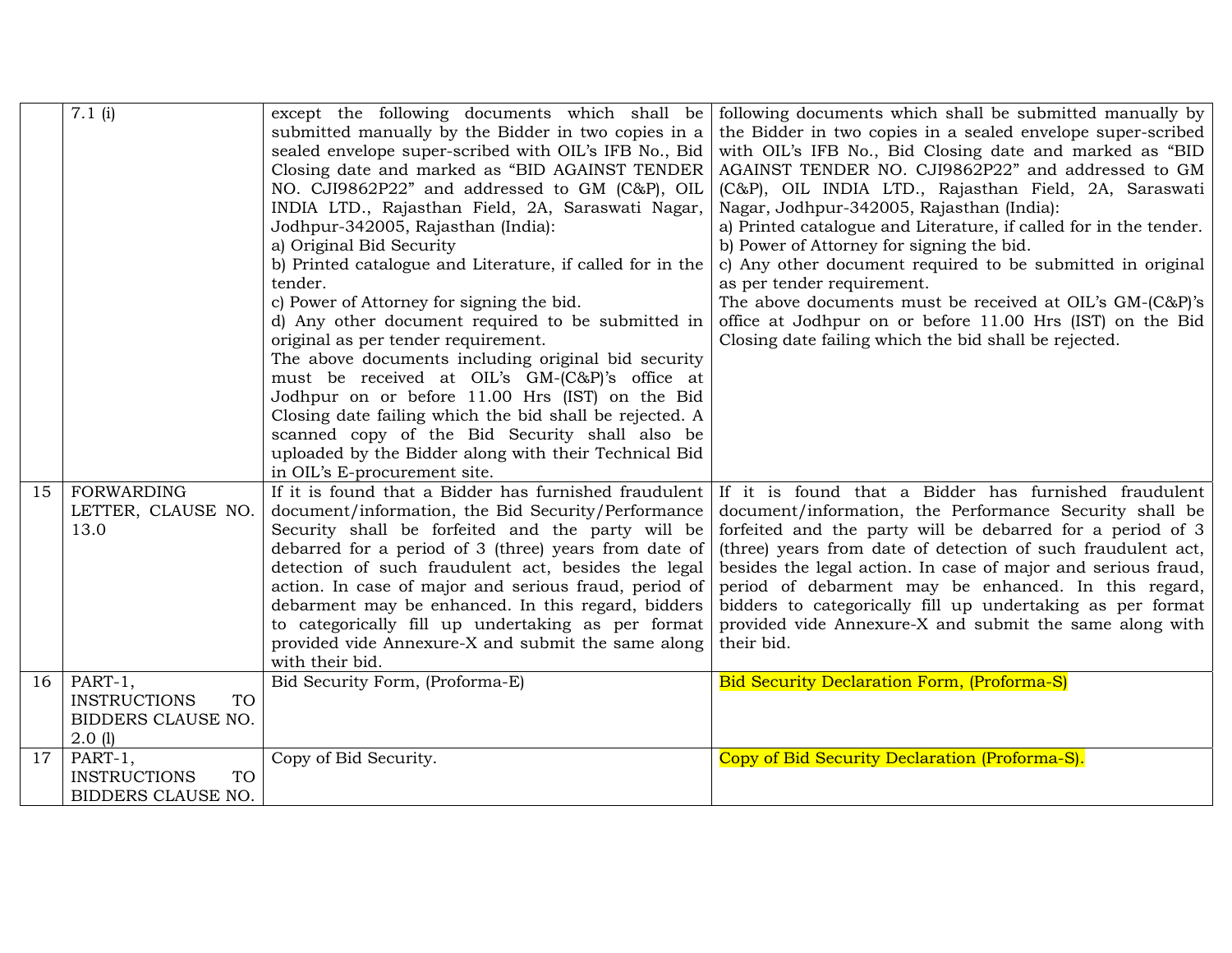|    | 5.3 (A) (c)                                                                  |                                                                                                                                                                                                                                                                                                                                                                                                                                                                                     |                                                                                                                                                                                                                                                                                                                                                                                             |
|----|------------------------------------------------------------------------------|-------------------------------------------------------------------------------------------------------------------------------------------------------------------------------------------------------------------------------------------------------------------------------------------------------------------------------------------------------------------------------------------------------------------------------------------------------------------------------------|---------------------------------------------------------------------------------------------------------------------------------------------------------------------------------------------------------------------------------------------------------------------------------------------------------------------------------------------------------------------------------------------|
| 18 | PART-1,<br><b>INSTRUCTIONS</b><br><b>TO</b><br>BIDDERS CLAUSE NO.<br>10.0    | BID SECURITY CLAUSE                                                                                                                                                                                                                                                                                                                                                                                                                                                                 | This clause and its sub-clauses stand deleted.                                                                                                                                                                                                                                                                                                                                              |
| 19 | $PART-1,$<br><b>INSTRUCTIONS</b><br>TO<br>BIDDERS CLAUSE NO.<br>12.2         | In exceptional circumstances, the Company may<br>solicit the Bidder's consent to an extension of the<br>period of validity. The request and the response<br>thereto shall be made in writing through Fax or e-<br>mail. The Bid Security provided under Para 11.0 above<br>shall also be suitably extended. A Bidder may refuse<br>the request without forfeiting its Bid Security. A<br>Bidder granting the request will neither be required<br>nor permitted to modify their Bid. | In exceptional circumstances, the Company may solicit the<br>Bidder's consent to an extension of the period of validity. The<br>request and the response thereto shall be made in writing<br>through Fax or e-mail. A Bidder may refuse the request. A<br>Bidder granting the request will neither be required nor<br>permitted to modify their Bid.                                        |
| 20 | PART-1,<br><b>INSTRUCTIONS</b><br><b>TO</b><br>BIDDERS CLAUSE NO.<br>13.2(a) | Original Bid Security                                                                                                                                                                                                                                                                                                                                                                                                                                                               | This clause stands deleted.                                                                                                                                                                                                                                                                                                                                                                 |
| 21 | PART-1,<br><b>INSTRUCTIONS</b><br><b>TO</b><br>BIDDERS CLAUSE NO.<br>16.0    | <b>LATE BIDS:</b> Bidders are advised in their own interest<br>to ensure that their bids are uploaded in system<br>before the closing date and time of the bid. The<br>documents in physical form mainly the Original Bid<br>Security if received by the Company after the deadline<br>for submission prescribed by the Company shall be<br>rejected and shall be returned to the Bidders in<br>unopened condition immediately.                                                     | <b>LATE BIDS:</b> Bidders are advised in their own interest to<br>ensure that their bids are uploaded in system before the<br>closing date and time of the bid. The documents in physical<br>form if received by the Company after the deadline for<br>submission prescribed by the Company shall be rejected and<br>shall be returned to the Bidders in unopened condition<br>immediately. |
| 22 | PART-1,<br><b>INSTRUCTIONS</b><br>TO<br>BIDDERS CLAUSE NO.<br>17.3           | No Bid can be withdrawn in the interval between the<br>deadline for submission of Bids and the expiry of the<br>period of Bid Validity specified by the Bidder on the<br>Bid Form. Withdrawal of a Bid during this interval<br>shall result in the Bidder's forfeiture of its Bid<br>Security and bidder shall also be debarred from<br>participation in future tenders of OIL as per the<br>Banning Policy of OIL.                                                                 | No Bid can be withdrawn in the interval between the<br>deadline for submission of Bids and the expiry of the period<br>of Bid Validity specified by the Bidder on the Bid Form.<br>Withdrawal of a Bid during this interval shall result in the<br>Bidder's debarment from participation in future tenders of<br>OIL as per the Banning Policy of OIL.                                      |
| 23 | PART-2,<br><b>BID</b><br><b>EVALUATION</b>                                   | The Bid Security and the Performance Security shall<br>be in the name of the Leader on behalf of the<br>Consortium.                                                                                                                                                                                                                                                                                                                                                                 | The Performance Security shall be in the name of the Leader<br>on behalf of the Consortium.                                                                                                                                                                                                                                                                                                 |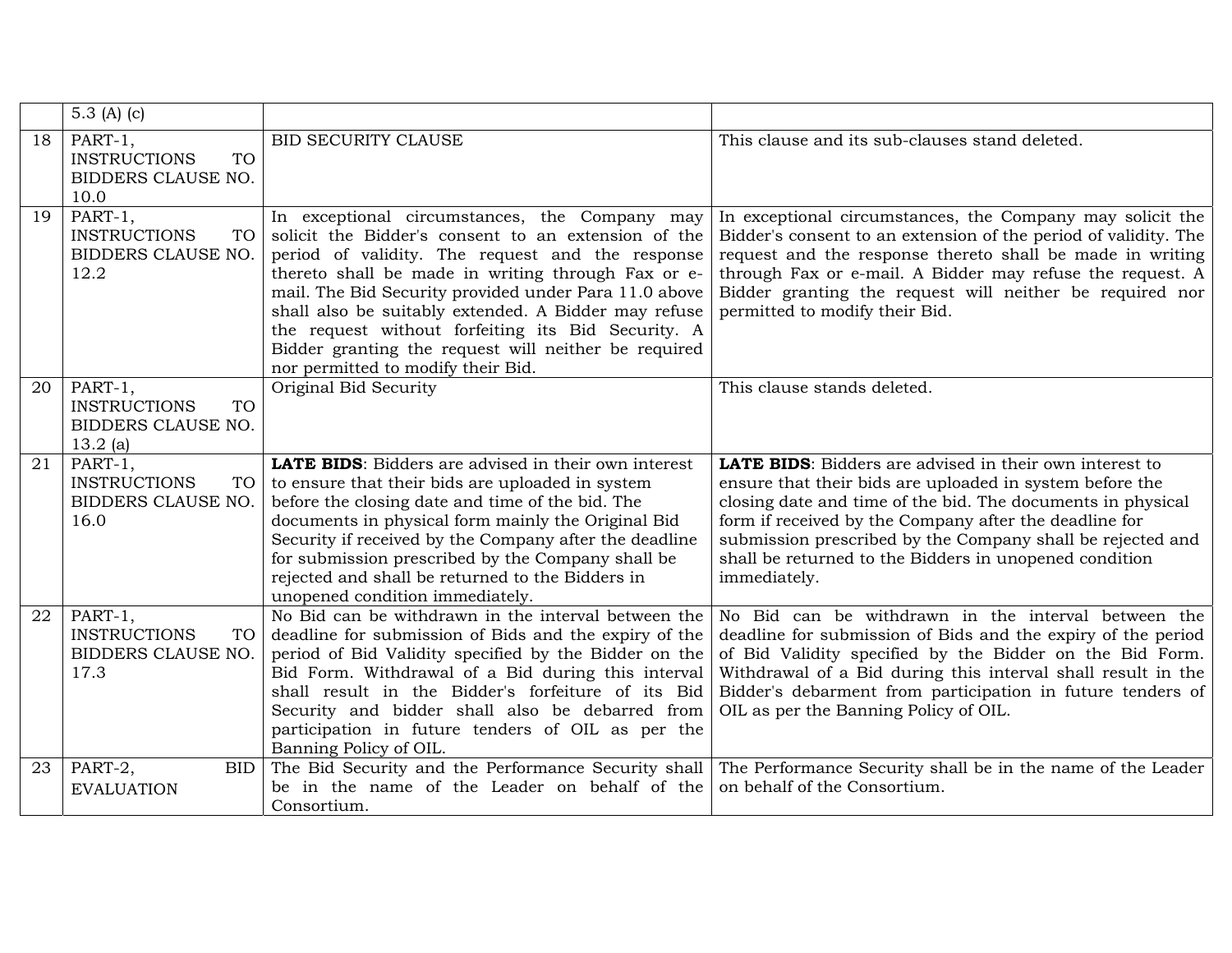|    | CRITERIA,<br><b>CLAUSE</b> |                                                                                                              |                                                                                                                       |
|----|----------------------------|--------------------------------------------------------------------------------------------------------------|-----------------------------------------------------------------------------------------------------------------------|
|    | 1.6.4                      |                                                                                                              |                                                                                                                       |
|    |                            |                                                                                                              |                                                                                                                       |
| 24 | PART-2,<br>BID             | <b>Note:</b> In case Supporting Company fails to submit                                                      | Note: In case Supporting Company fails to submit                                                                      |
|    | <b>EVALUATION</b>          | Performance Bank Guarantee as per 1.11.1 above, Bid                                                          | Performance Bank Guarantee as per 1.11.1 above, action                                                                |
|    | <b>CLAUSE</b><br>CRITERIA, | Security submitted by the bidder shall be forfeited.                                                         | shall be taken on the bidder as per clause 3.4 of Commercial                                                          |
|    | 1.11.2                     |                                                                                                              | criteria.                                                                                                             |
|    |                            |                                                                                                              |                                                                                                                       |
| 25 | PART-2,<br><b>BID</b>      | Bid Security in Original shall be furnished as a part of                                                     | No bid security shall be applicable against this tender.                                                              |
|    | <b>EVALUATION</b>          | the Technical Bid and shall reach OIL's office at                                                            | Instead of bid security, all the bidders are required to sign a                                                       |
|    | <b>CLAUSE</b><br>CRITERIA, | Jodhpur before bid closing date & time. A scanned                                                            | Bid Security Declaration (Proforma-S) accepting that if they                                                          |
|    | 3.4                        | copy of the bid security shall however be uploaded in                                                        | withdraw or modify their Bids during the period of validity, or                                                       |
|    |                            | OIL's E-Procurement portal along with the Technical<br>Bid. The amount of Bid Security shall be as specified | if they are awarded the contract and they fail to sign the<br>contract, or submit the performance security (including |
|    |                            | in the Forwarding Letter of the Bid Document. Bid                                                            | performance security by supporting company, in case                                                                   |
|    |                            | without proper & valid Bid Security shall be                                                                 | applicable) before the deadline defined in the NIT, they will be                                                      |
|    |                            | rejected.                                                                                                    | suspended for a period of two years. This suspension of two                                                           |
|    |                            |                                                                                                              | years shall be automatic without conducting any enquiry.                                                              |
| 26 | PART-3, SECTION-III,       | Payment of de-mobilization charges shall be made                                                             | Payment of Final demobilization charges shall be made if                                                              |
|    | SPECIAL TERMS AND          | when applicable within forty-five (45) days following                                                        | applicable within 45 days on receipt of invoice by COMPANY                                                            |
|    | CONDITIONS, CLAUSE         | receipt of invoice by Company accompanied by the                                                             | accompanied by the following documents upto the last                                                                  |
|    | 7.11                       | following documents from the Contractor -                                                                    | completed financial year, from the CONTRACTOR:                                                                        |
|    |                            | (a) Audited account up to completion of the Contract.                                                        |                                                                                                                       |
|    |                            | (b) Tax audit report for the above period as required                                                        | Audited account up to the last completed financial<br>a)                                                              |
|    |                            | under the Indian Tax Laws.                                                                                   | year before the completion of the Contract.                                                                           |
|    |                            | (c) Documentary evidence regarding the submission of<br>returns and payment to taxes for the expatriate      | Tax audit report for the above period as required<br>$\mathbf{b}$<br>under the Indian Tax Laws.                       |
|    |                            | personnel engaged by the Contractor or by its                                                                | Documentary evidence regarding the submission of<br>$\mathbf{c}$                                                      |
|    |                            | Subcontractor.                                                                                               | returns and payment to taxes for the expatriate personnel                                                             |
|    |                            | (d) Proof of re-export of all items (excepting                                                               | engaged by the CONTRACTOR or by its sub-CONTRACTOR                                                                    |
|    |                            | consumables consumed during the contract period)                                                             | for the above period.                                                                                                 |
|    |                            | and also cancellation or re-export bond, if any.                                                             |                                                                                                                       |
|    |                            | (e) Any other documents as required by applicable                                                            | CONTRACTOR to also submit the following documents along                                                               |
|    |                            | Indian Laws.                                                                                                 | with the demobilization invoice:                                                                                      |
|    |                            |                                                                                                              | Proof of re-export of all items including the unutilized<br>$\mathbf{d}$                                              |
|    |                            | In case, no de-mobilization charges are payable, the                                                         | spares and consumables (excepting consumables consumed                                                                |
|    |                            | documents mentioned above will have to be submitted                                                          | during the contract period), payment of duty drawback                                                                 |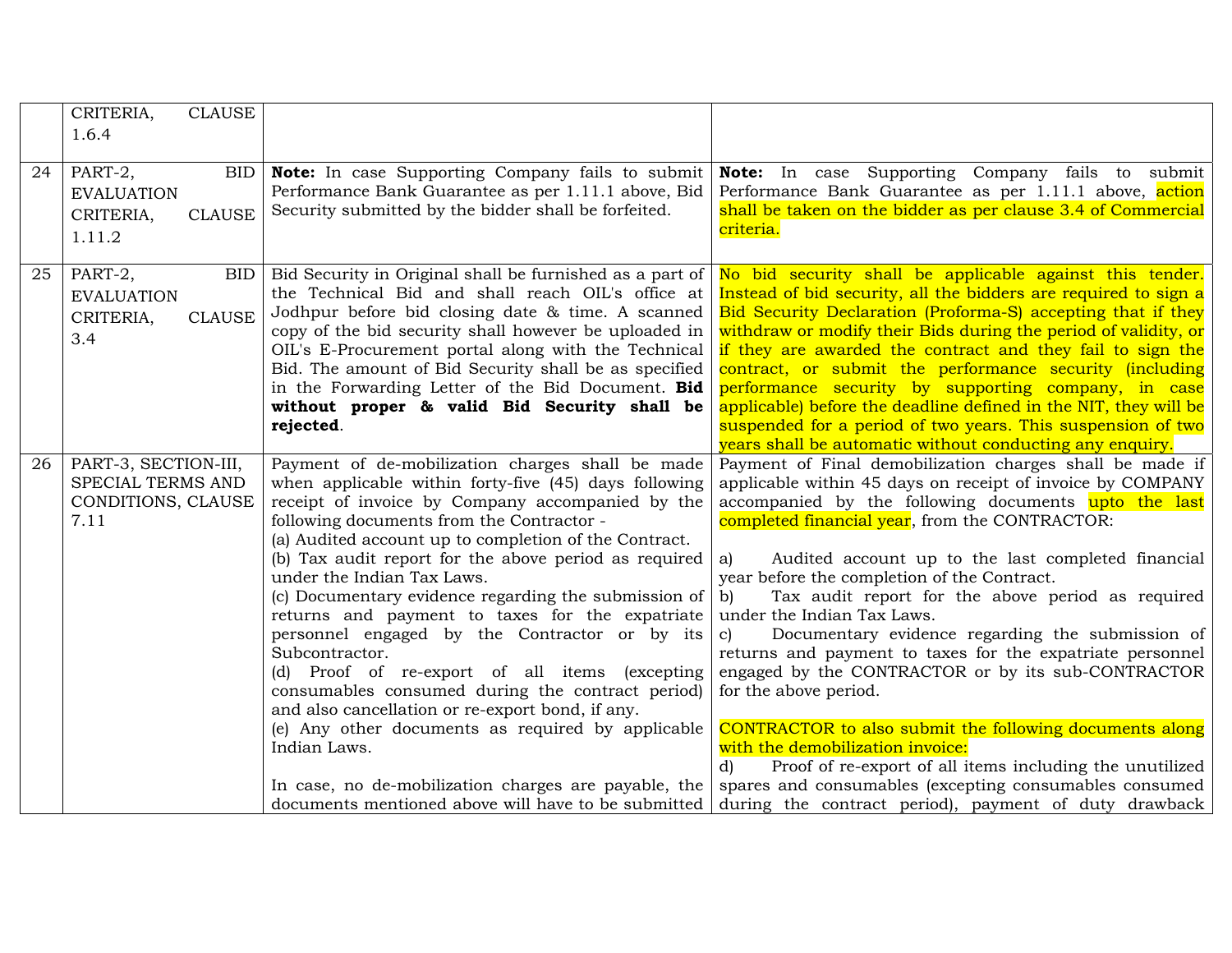|    |                                                                                  | by the Contractor before release of the final payment<br>by the Company.                                                                                                                                                                                                                                                                                                                                                                                                                                                                                                                                                                                                                                                                                                                                                                                                                                                                                                                                               | benefit availed by the contractor to OIL and also cancellation<br>of re-export bond if any.<br>Any other documents as required by applicable Indian<br>e)<br>Laws.<br>Undertaking by the Contractor certifying that he shall<br>f)<br>submit all documents as mentioned in points (a), (b) $\&$ (c)<br>above for the financial year in which the contract has been<br>completed, within 30 days of the completion of the tax audit.<br>In case, no demobilization charges are payable, the<br>documents mentioned above will have to be submitted by the<br>CONTRACTOR before release of the final payment by the<br>COMPANY. A certificate from Chartered Accountant on (a),<br>(b) $\&$ (c) above will suffice.                                                                                                                                                                                                                                                                                                                                                |
|----|----------------------------------------------------------------------------------|------------------------------------------------------------------------------------------------------------------------------------------------------------------------------------------------------------------------------------------------------------------------------------------------------------------------------------------------------------------------------------------------------------------------------------------------------------------------------------------------------------------------------------------------------------------------------------------------------------------------------------------------------------------------------------------------------------------------------------------------------------------------------------------------------------------------------------------------------------------------------------------------------------------------------------------------------------------------------------------------------------------------|------------------------------------------------------------------------------------------------------------------------------------------------------------------------------------------------------------------------------------------------------------------------------------------------------------------------------------------------------------------------------------------------------------------------------------------------------------------------------------------------------------------------------------------------------------------------------------------------------------------------------------------------------------------------------------------------------------------------------------------------------------------------------------------------------------------------------------------------------------------------------------------------------------------------------------------------------------------------------------------------------------------------------------------------------------------|
| 27 | PART-2,<br><b>BID</b><br><b>EVALUATION</b><br><b>CLAUSE</b><br>CRITERIA,<br>3.17 | <b>Customs duty:</b> In terms of Sl. No. 404 of the Customs<br>Notification No.50/2017-Cus dated 30.06.2017 and<br>subsequent amendments, imports of the items<br>specified in List 33 of the Notification are subject to<br>levy of concessional rate of customs duty $@5\%$ (BCD<br>Nil & IGST $(0.5\%)$ subject to conditions specified<br>therein (Condition No. 48). However, this is subject to<br>change as per Government guidelines and the<br>provisions ruling at the time of tender closing will be<br>applicable. Similarly, the domestic supply of such<br>goods would attract 5% GST (i.e. IGST or CGST &<br>SGST/UTGST) on submission of EC in terms of GST<br>Notification No. 03/2017.<br><b>Note:</b> The Bidder has to re-export the equipment after<br>completion of the contract in case of imported<br>equipment. The bidder will be fully responsible to pay<br>the customs duty in case the equipment are taken by<br>the Contractor to area where customs duty benefit is<br>not applicable. | <b>Customs duty:</b> The Company/Operator will issue Certificate<br>for Import of Goods in terms of Custom Notification No.<br>50/2017-Customs dated 30th June-2017, further amended<br>vide customs Notification No.02/2022-Customs dated 1st<br>February, 2022, S. No. 404 of Table, List 33 and Condition<br>No. 48. Any Material or equipment imported for this project /<br>contract, which are not covered under the new List 33 will<br>attract full Customs Duty and IGST will be as per HSN code<br>so such customs duties can be back charged to the<br>Company.<br>Note: The Bidder has to re-export the equipment after<br>completion of the contract in case of imported equipment.<br>The bidder will be fully responsible to pay the customs duty<br>in case the equipment are taken by the Contractor to area<br>where customs duty benefit is not applicable. For re-<br>exportable items which are imported after payment of<br>customs duty, any duty drawback attracted on re-export<br>shall be passed on by the contractor to the Company. |
| 28 | PART-2,<br>BID<br><b>EVALUATION</b><br>CRITERIA,<br><b>CLAUSE</b><br>1.10.1      | Provided that the sister subsidiary/co-subsidiary<br>company and the bidding company are both directly<br>owned<br>100%<br>subsidiaries<br>of<br>ultimate<br>an<br>parent/holding company.                                                                                                                                                                                                                                                                                                                                                                                                                                                                                                                                                                                                                                                                                                                                                                                                                             | Provided that the sister subsidiary/co-subsidiary company<br>and the bidding company are both 100% subsidiaries of an<br>ultimate parent / holding company either directly or through<br>intermediate 100% subsidiaries of the ultimate parent/<br>holding company or through any other 100% subsidiary                                                                                                                                                                                                                                                                                                                                                                                                                                                                                                                                                                                                                                                                                                                                                          |